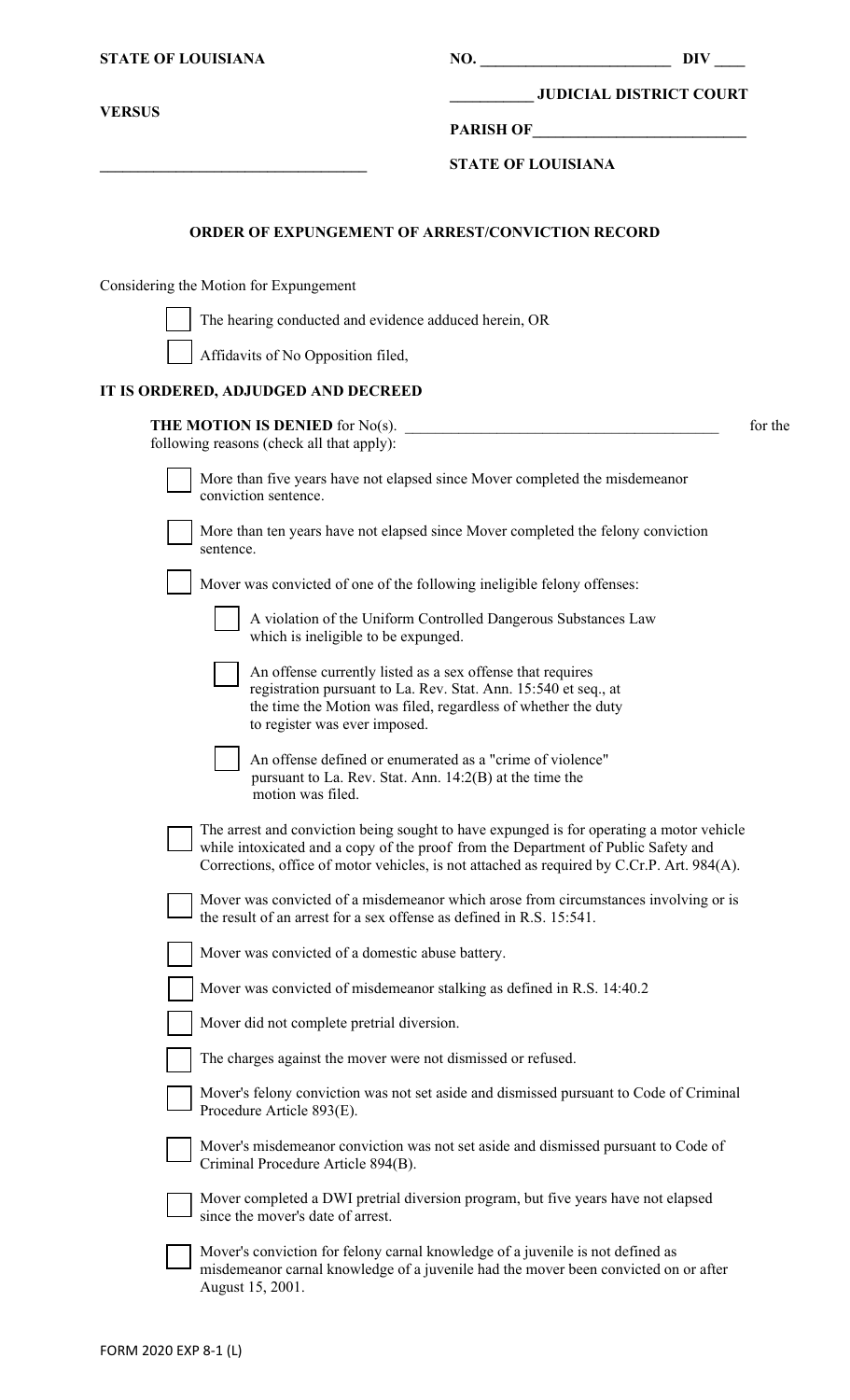| Mover was not convicted of a crime that would be eligible for expungement as<br>required by C.Cr.P Art. $978(E)(1)$ |
|---------------------------------------------------------------------------------------------------------------------|
| Mover has criminal charges pending against him.                                                                     |
| Mover was convicted of a criminal offense during the ten-year period.                                               |
| Mover received a first offender pardon but for an ineligible offense.                                               |
| Mover did not receive a first offender pardon.                                                                      |
| Denial for any other reason provided by law with attached reasons for denial.                                       |
|                                                                                                                     |

**THE MOTION IS HEREBY GRANTED** for No(s). \_\_\_\_\_\_\_\_\_\_\_\_\_\_\_\_\_\_\_\_\_\_\_\_\_\_\_\_\_\_\_\_\_\_\_\_\_\_\_\_\_\_\_\_\_\_\_\_\_ and all agencies are ordered to expunge the record of arrest/conviction and any photographs, fingerprints, or any other such information of any kind maintained in connection with the Arrest(s)/Conviction(s) in the above captioned matter, which record shall be confidential and no longer considered a public record, nor be available to other persons except a prosecutor, member of a law enforcement agency, or a judge who may request such information in writing certifying that such request is for the purpose of prosecuting, investigating, or enforcing the criminal law, for the purpose of any other statutorily defined law enforcement or administrative duties, or for the purpose of the requirements of sex offender registration and notification pursuant to the provisions of R.S. 15:541, et seq. or upon an order of this Court to any other person for good cause shown, or as otherwise authorized by law.

**THE MOTION IS HEREBY GRANTED FOR EXPUNGEMENT BY REDACTION** If the record includes more than one individual and the mover is entitled to expungement by redaction pursuant to Code of Criminal Procedure Article 985, for No(s). \_\_\_\_\_\_\_\_\_\_\_\_\_\_\_\_\_\_\_\_\_\_\_\_\_\_\_\_\_\_\_\_\_\_\_\_\_\_\_\_\_\_\_\_\_\_\_\_\_ and all agencies are ordered to

expunge the record of arrest/conviction and any photographs, fingerprints, or any other such information of any kind maintained in relation to the Arrest(s)/Conviction(s) in the abovecaptioned matter as they relate to the mover only. The record shall be confidential and no longer considered a public record, nor be available to other persons except a prosecutor, member of a law enforcement agency, or a judge who may request such information in writing certifying that such request is for the purpose of prosecuting, investigating, or enforcing the criminal law, for the purpose of any other statutorily defined law enforcement or administrative duties, or for the purpose of the requirements of sex offender registration and notification pursuant to the provisions of R.S.15:541 et seq. or upon an order of this Court to any other person for good cause shown, or as otherwise authorized by law.

| NAME:                        |              |      |
|------------------------------|--------------|------|
| (Last Name)                  | (First Name) | (MI) |
|                              | (MM/DD/YYYY) |      |
| GENDER: Female Male          |              |      |
| SSN (last 4 digits): XXX-XX- |              |      |
| RACE:                        |              |      |
| DRIVER LIC.#:                |              |      |
| <b>ARRESTING AGENCY:</b>     |              |      |